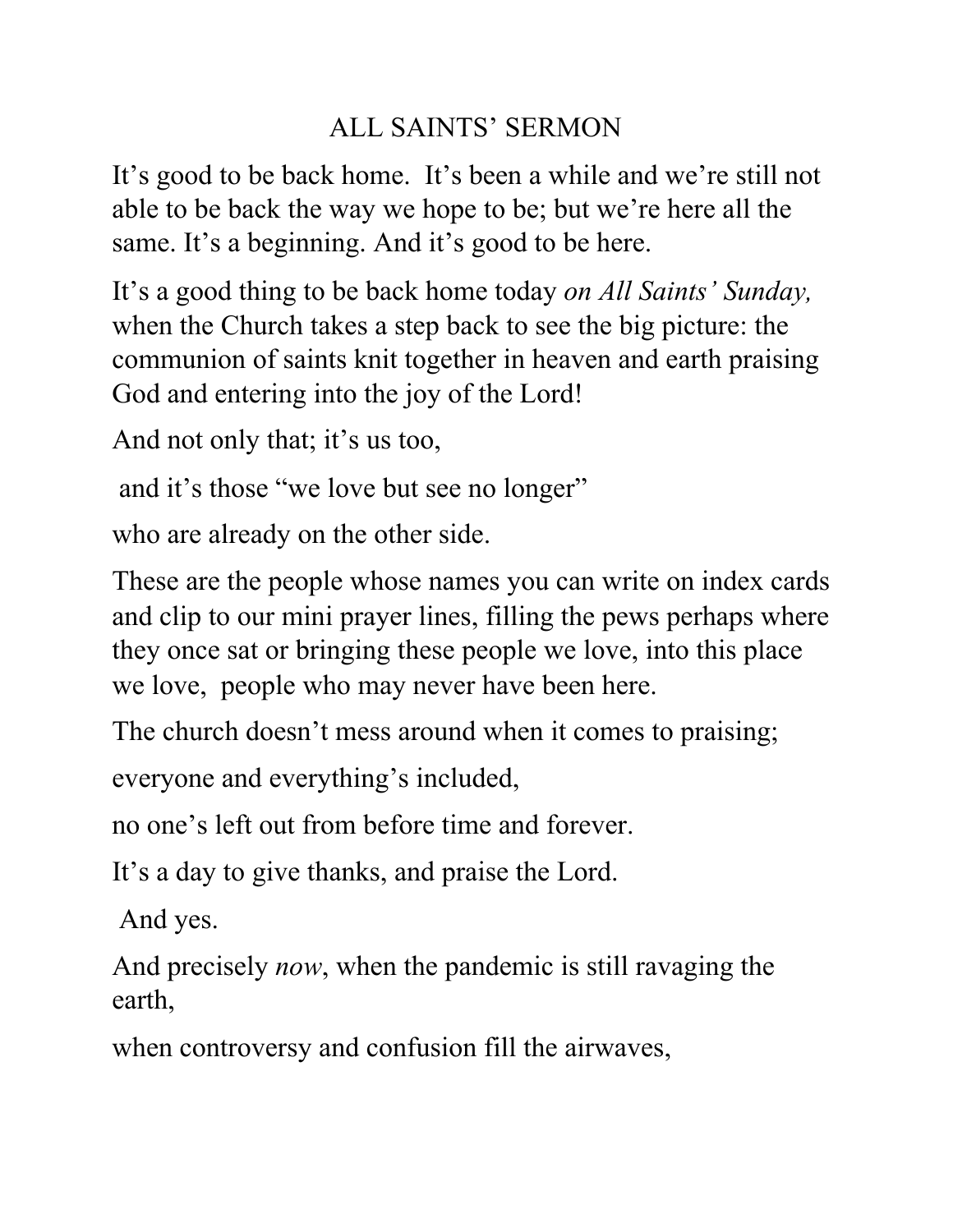when the election is around the corner and who knows what will happen,

when fake news gets mixed up with honest reporting so that we don't know what to believe, when forest fires and rising seas warn us of environmental distress:

```
yes, yes , yes NOW! Why must we praise the Lord?
```
We praise the Lord because God is at work in the world, working through all these crises that befall us as he is bringing about a new heaven and a new earth. Therefore we trust, we hope, we pray and we're not overwhelmed,

Thanks be to God!

I know. It can be hard to believe; Bishop Desmond Tutu wrote that when things were really bad in the struggle against apartheid in South Africa, he prayed that God would make God's work in the world *a little more evident*! Even in the Bible: it's the same "My God, why have you forsaken me?" "How Long, O Lord how long?

There's a particular time in my life when I prayed that way too. It was back in the 1980s when I was here at Holy Trinity as one of the priests (there were three of us, but that was then).

At the time all was well on the surface.

But somehow…I had grown restless.

I felt overwhelmed by the way church life had become business as usual.

Had we been taken over by this secular age?

Where was the holiness?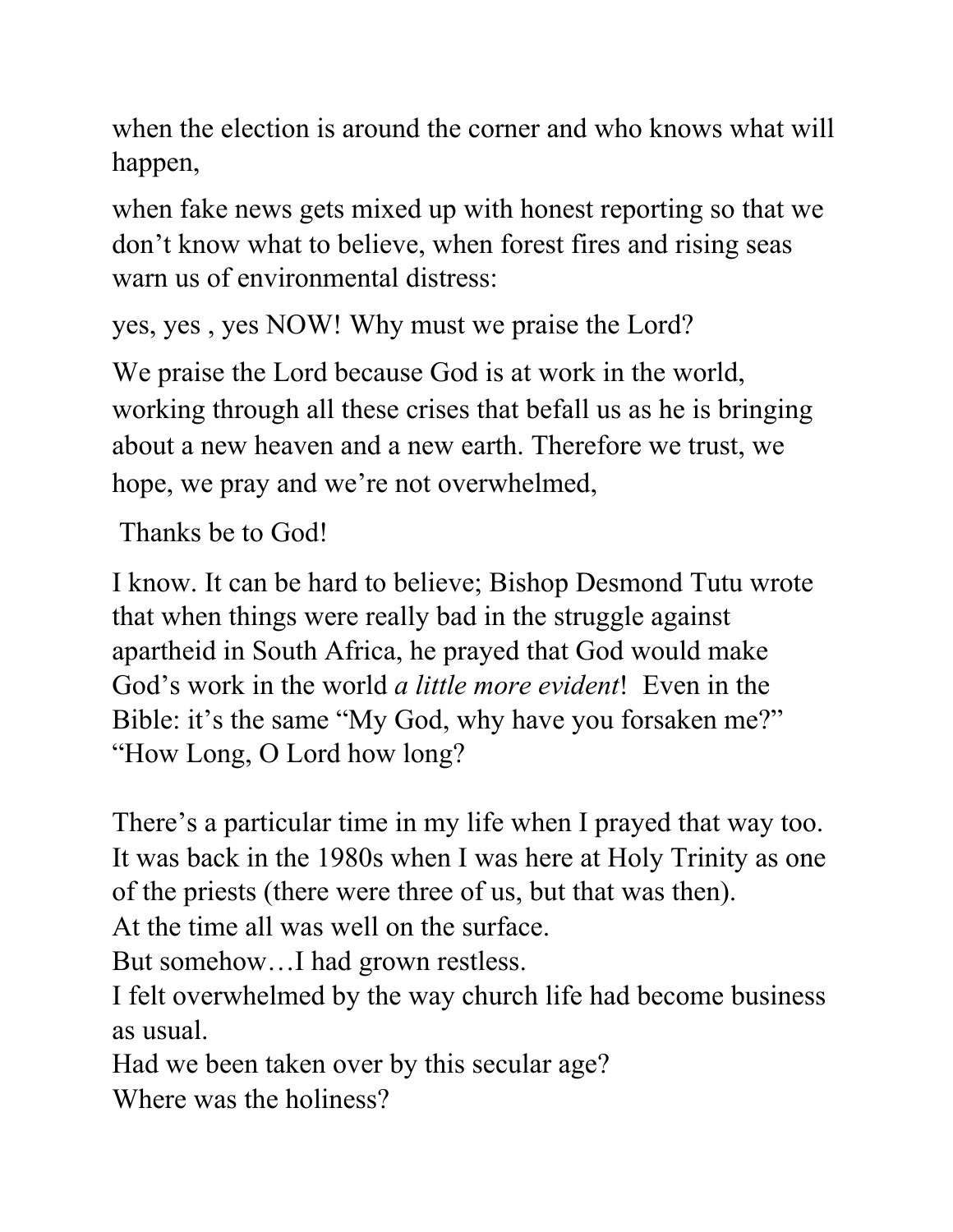Where was our deeper engagement with God? The truth is I'd lost confidence in the congregation and maybe also in myself. So at a vestry retreat I asked God for a sign; something to let me know where or *even if* God was present in our lives.

Nothing happened... until toward the end,

when the Vestry members were gathering for communion. As I stood waiting for communion myself, I suddenly had a vision:

(this is really true! )

The vestry was all there, gathered with Jesus,

reporting on what they had been doing for him,

and He was there, really THERE

giving each one his blessing.

Utterly stunned, I came forward and received my blessing too, in the bread and wine.

I have never forgotten that moment. It changed my life.

After that moment, I truly saw that God is at work in everyone and that we're all kin.

That we need only to become *aware* of this as we go through whatever the world throws at us.

Then, we can simply walk in God's love and not be afraid.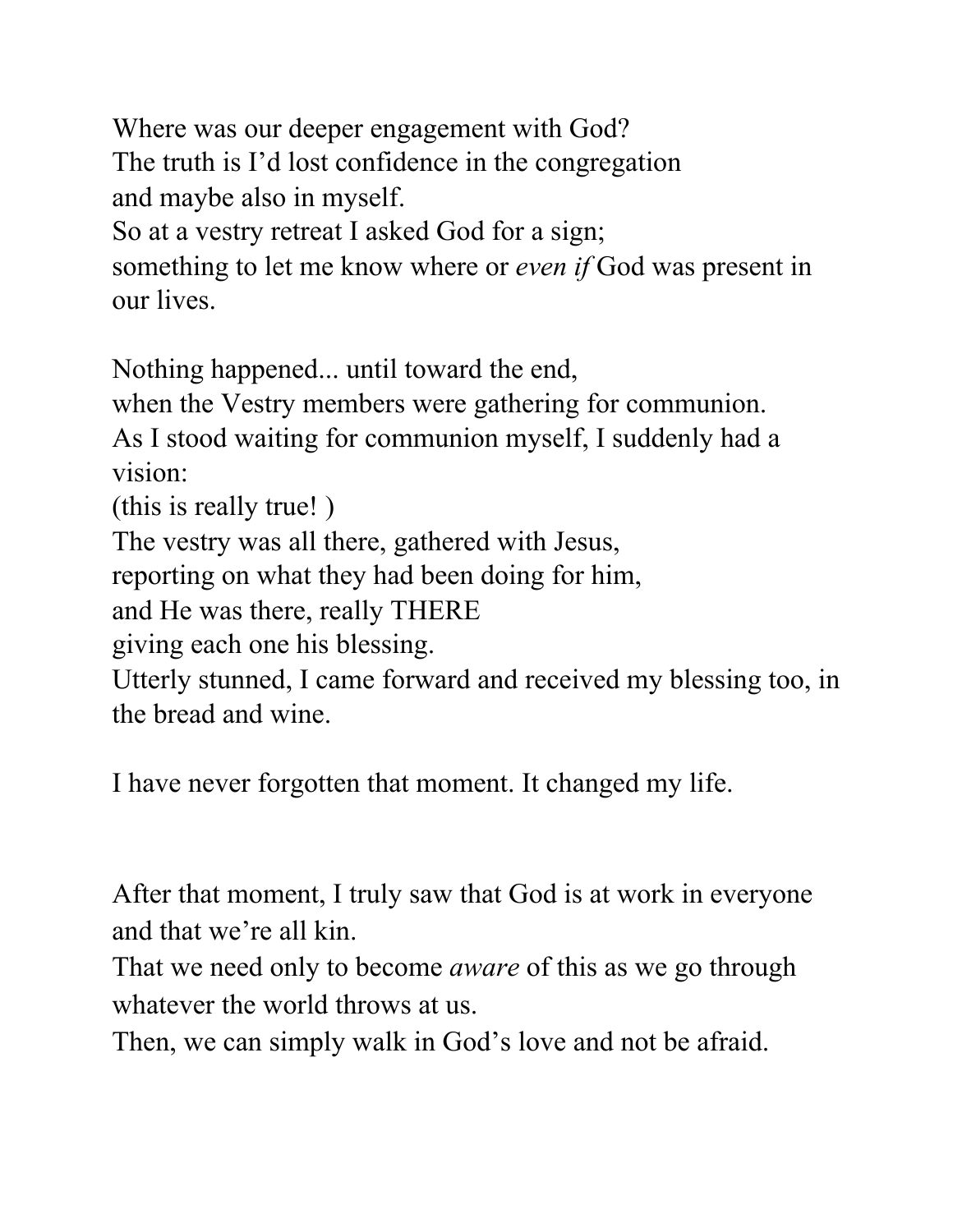That, I believe, *is* Christian message. We all already have the Christ-life in our hearts.

This has given me a new confidence in God and a deeper trust in God's faithfulness and a deeper sense of the community of saints

as I try to follow the teachings of Jesus.

And it has also given me a new way of praying that you might call "the prayer of the heart."

But this way of seeing and being is a process, we have to keep *renewing our awareness*, you might say our *willingness to see this reality.* Each day is a new beginning. Each day we must remember; to let go of our false self and lay hold of who we truly are. Not always easy, and sometimes the cost is great; but it's the way.

I think this is what Jesus meant when he told his disciples that they were the light of the world;

God saw not something *they* did,

but something they *were*,

their true selves; their true nature, *human* beings whom the light shines through.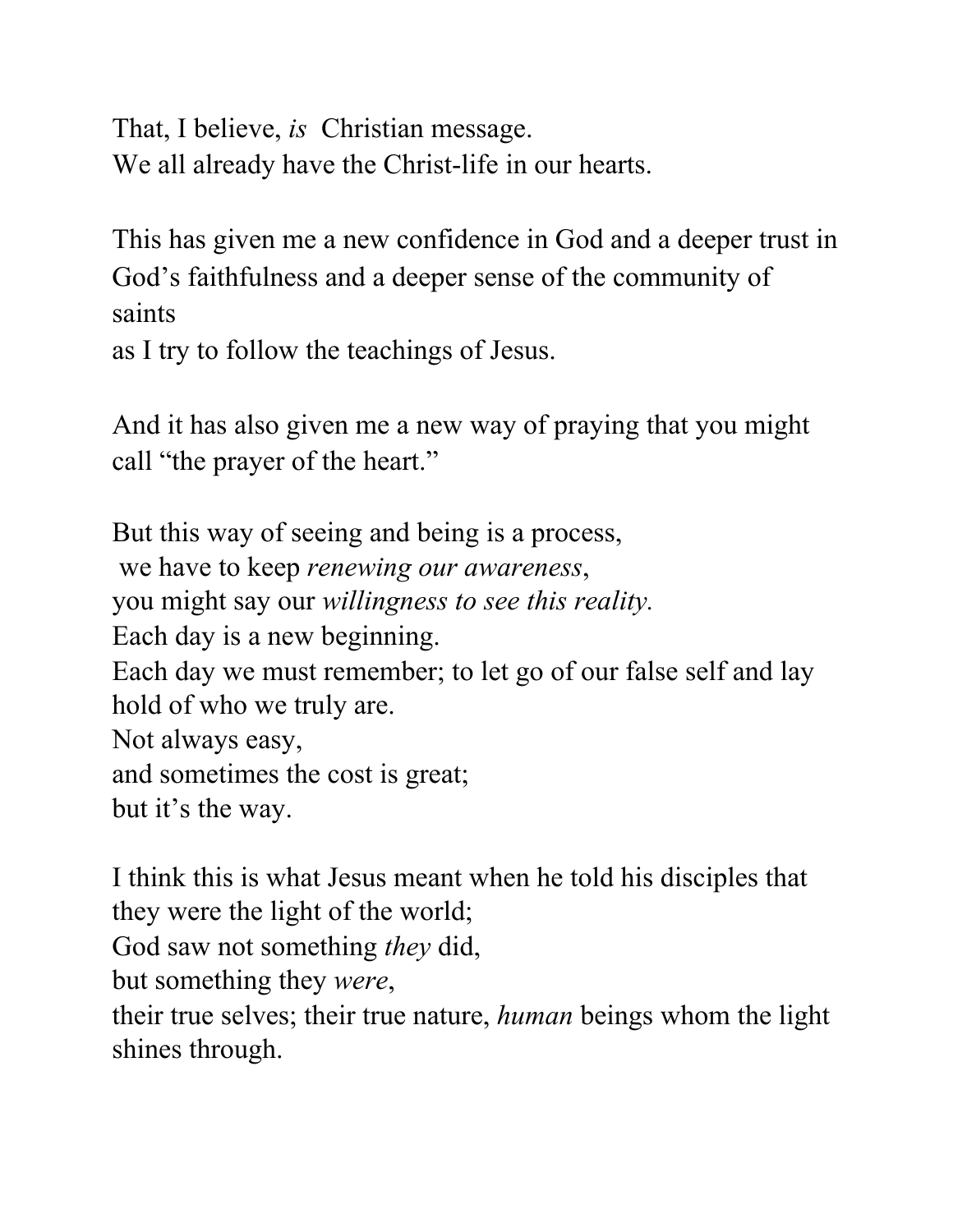In this little communion of saints here at Holy Trinity, there have been so many who brought light into the world. I know you know them too.

They are the ones who showed us the way as they walked in it themselves.

They are the ones who know not only the good shepherd *psalm* but the *shepherd* as well..

And so precisely now, now as the days get shorter And the pandemic is still ravaging the earth, NOW….with all of this swirling around us, loves' path becomes visible when people, people like you and me let God's light shine through them.

I know that the Church of the Holy Trinity can grow in that light.

This became clear to me when we were worshiping outside, and somehow brightening Main Street,

and the people walking by.

And some of those people hung their prayers on the clothes' lines,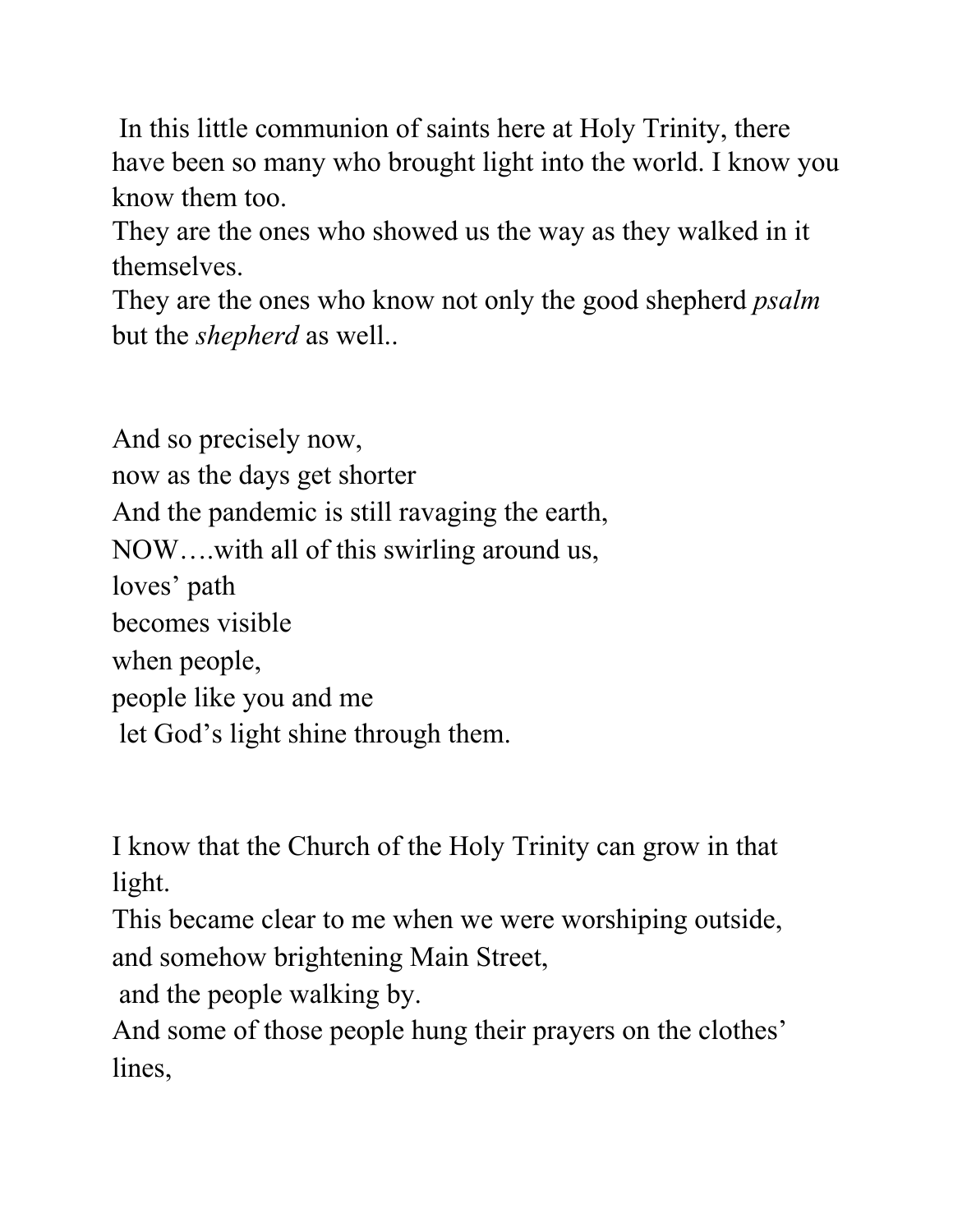joining us in our ministry of prayer. This is what the church is all about.

And, so, listen. We can do it. We already are and can ever more clearly become that light; both individually and as the community of faith located in the middle of town.

What it requires most is prayer.

 "Prayer", the Quakers say, "is not the all, but it is *the way in* to the way through."

It's not some great effort we make,

although we may make great efforts.

It's not some special talent to acquire, although we need all of our talents.

It's just this one simple thing:

that we learn to let go of our self absorption

and open our hearts to God so that the light can shine through.

It's that simple, and that difficult. And we need to do it.

so...During the 4 weeks of Advent, Peter, Mary and I will be teaching this way of prayer that changed my life. This is a specific prayer practice, easy to learn, deep to do, called contemplative prayer or the prayer of the heart